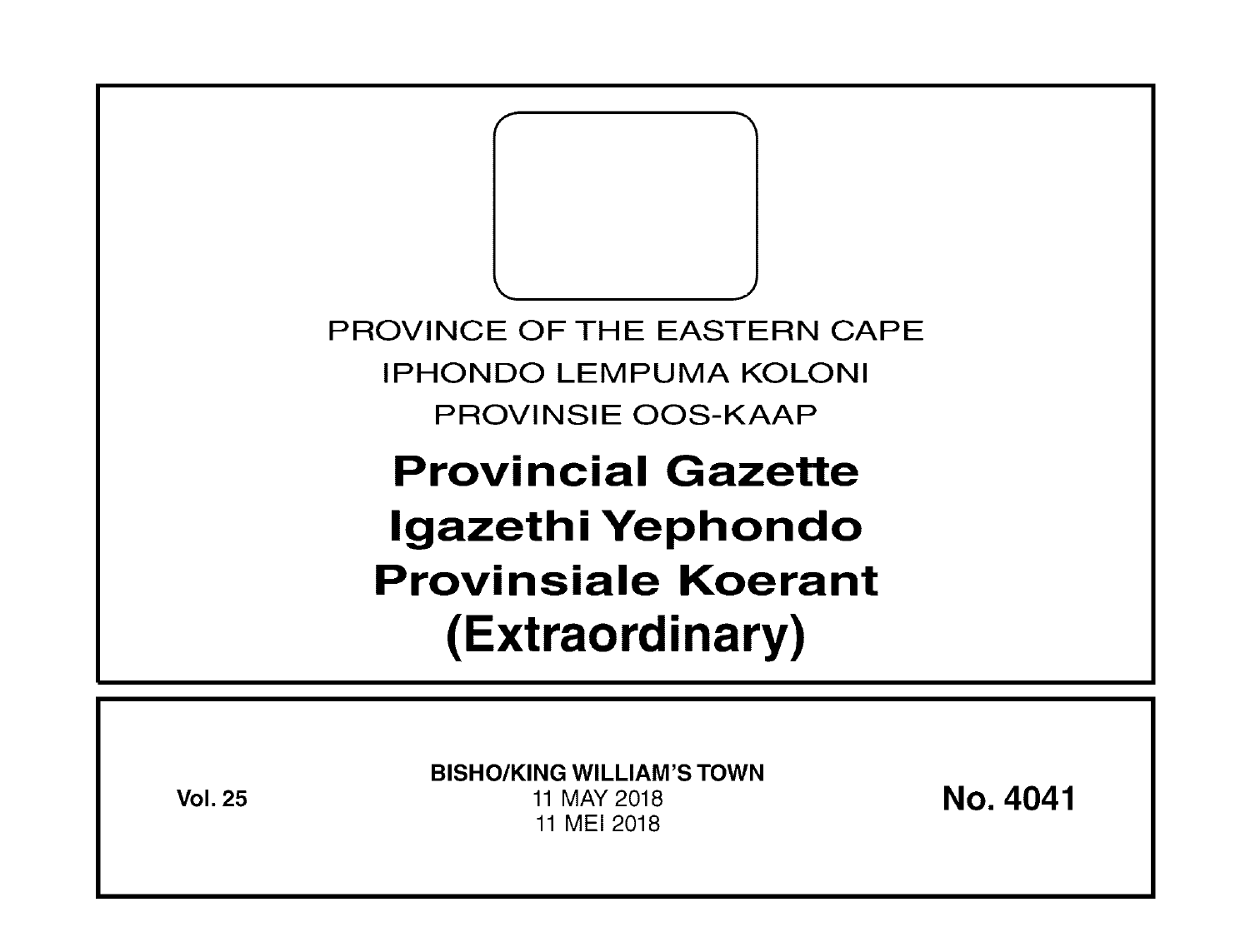## **IMPORTANT NOTICE:**

**THE GOVERNMENT PRINTING WORKS WILL NOT BE HELD RESPONSIBLE FOR ANY ERRORS THAT MIGHT OCCUR DUE TO THE SUBMISSION OF INCOMPLETE I INCORRECT I ILLEGIBLE COPY.** 

**No FUTURE QUERIES WILL BE HANDLED IN CONNECTION WITH THE ABOVE.** 

## **CONTENTS**

|          |                                                                                                       | Gazette<br>No. | Page<br>No. |
|----------|-------------------------------------------------------------------------------------------------------|----------------|-------------|
|          | <b>LOCAL AUTHORITY NOTICES • PLAASLIKE OWERHEIDS KENNISGEWINGS</b>                                    |                |             |
| 79<br>80 | Eastern Cape Liquor Act (10/2003): Notice of lodgement of applications for transfer of certificate of |                |             |
|          |                                                                                                       | 4041           |             |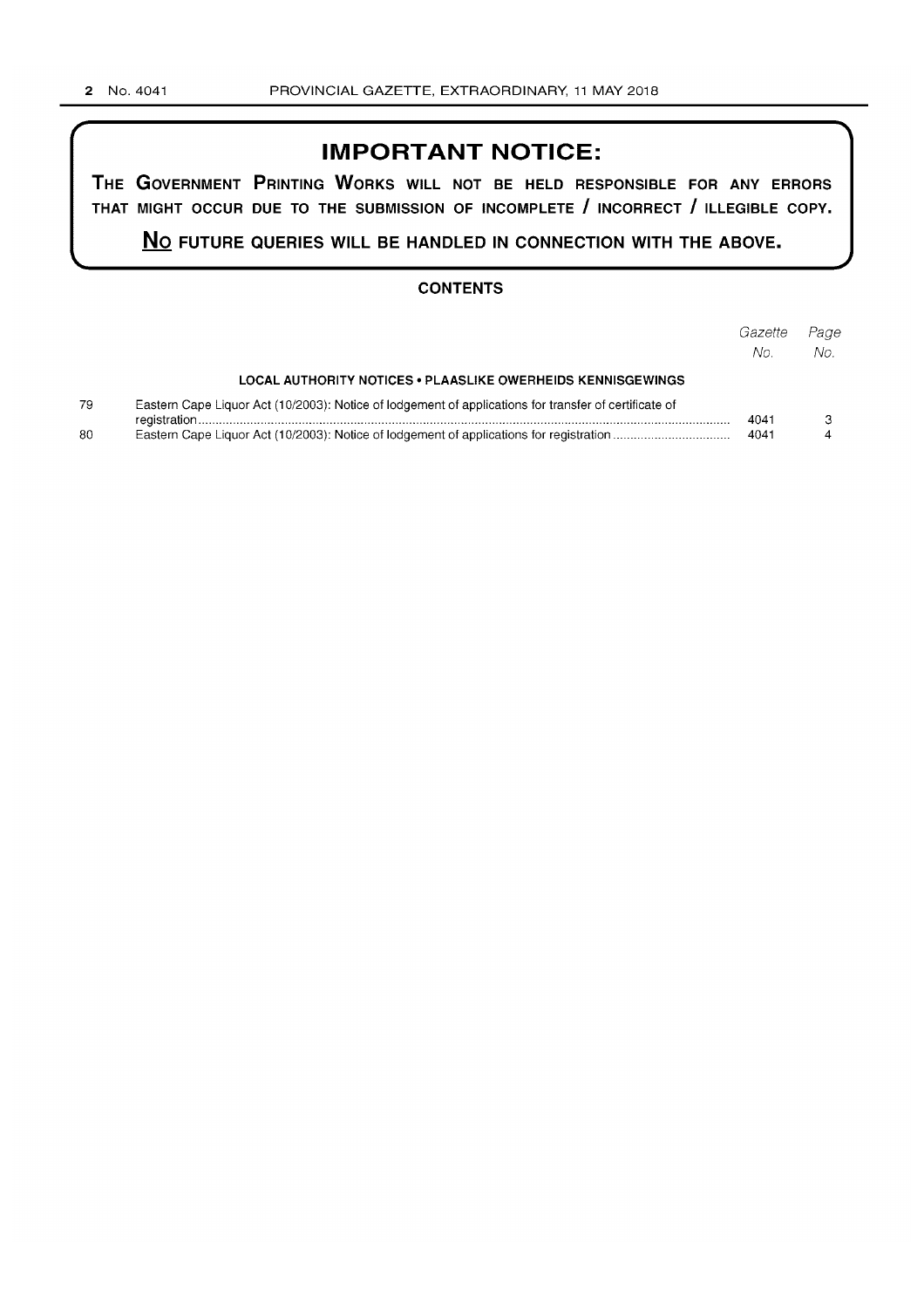# LOCAL AUTHORITY NOTICES . PLAASLIKE OWERHEIDS KENNISGEWINGS

## **LOCAL AUTHORITY NOTICE 79 OF 2018**

FORM 9 Reg 11 (1)]

EASTERN CAPE LIQUOR ACT, 2003 (Act No. 10 of 2003)

#### NOTICE OF LODGEMENT OF APPLICATIONS FOR TRANSFER OF CERTIFICATE OF REGISTRATION

Notice is hereby given that the applications for transfer of certificates of registration, particulars of which appear in the Schedule hereunder, have been lodged with the Board.

Interested parties may, free of charge, inspect any application which appears in the Schedule hereunder and may within twenty one days of this notice, lodge with the Board written representations in support of, or written objections.

#### LERATO RADIKOANYANA EASTERN CAPE LIQUOR BOARD 10 May 2018

SCHEDULE

|     |                           | $\overline{2}$                                            |                                                                                                                                                 |                                                         | 5                                                                      |
|-----|---------------------------|-----------------------------------------------------------|-------------------------------------------------------------------------------------------------------------------------------------------------|---------------------------------------------------------|------------------------------------------------------------------------|
|     | <b>Application Number</b> | Name and number<br>of Ward                                | Particulars of certificate of<br>registration                                                                                                   | Particulars of holder of<br>certificate of registration | Particulars of<br>prospective holder of<br>certificate of registration |
|     | ECP24200/90454/ON         | Ward 5 Nelson<br>Mandela<br>Metropolitan<br>Municipality  | Golden Mile Pub, 318 Govan Mbeki<br>Avenue, North End, Port Elizabeth,<br>6001                                                                  | Pub<br>Golden<br>Mile<br>Partnership                    | Golden Mile Pub & Grub                                                 |
| 2.  | ECP07635/90454/OF         | Ward 36 Nelson<br>Mandela<br>Metropolitan<br>Municipality | Pick N' Pay, Erf 3738, 50 Walker<br>Drive Shopping Centre, Walker<br>Drive, Kabega Park, Port Elizabeth,<br>6001                                | Pick n' Pay Retailers (Pty)<br>Limited                  | Dig This Trading (Pty)<br>Limited                                      |
| 3.  | ECP01352/90454/OF         | Ward 8 Nelson<br>Mandela<br>Metropolitan<br>Municipality  | Tops @ Bames Daily, Erf 2785,<br>324 Kragga Kamma Road, Kragga<br>Kamma, Port Elizabeth, 6001                                                   | Hengue 1723 CC                                          | The Spar Group Limited                                                 |
| 4.  | ECP14917/03026/OO         | Ward 11 Buffalo<br>City Metropolitan<br>Municipality      | Ethembeni<br>Nomfusi's<br>Tavern.<br>N.U.<br>Squatter<br>Camp,<br>2.<br>Mdantsane, 5219                                                         | Nomfusi Pepani                                          | Athenkosi Pepani                                                       |
| 5.  | ECP01210/03026/OF         | Ward 30 Mnguma<br>Local Municipality                      | Crazy Mike's Liquors, Erf 129, Taxi   Netcotorque (Pty) Limited<br>Rank, Centane, 5440                                                          |                                                         | The Spar Group Limited                                                 |
| 6.  | ECP01038/03027/ON         | Ward 11 Nggushwa<br>Local Municipality                    | Fish River Sun Hotel, Portion 2 Of<br>Farm 235, R72, Peddie, 5460                                                                               | Sun International (Limited)                             | Mantis Management (Pty)<br>Limited                                     |
| 7.  | ECP22961/91467/OO         | Ward 11 Matatiele<br>Local Municipality                   | Back to Back Tavern, Mapeng<br>Locality, Klein Jonas Administrative<br>Area, Matatiele, 4730                                                    | Molefe G. Tjaone                                        | John - John Tjaone                                                     |
| 8.  | ECP00674/90466/OF         | Ward 9 Inxuba<br>Yethemba Local<br>Municipality           | Country Inn Liquor Store, 70<br>Coetzee Street, Middelburg, 5900                                                                                | Pieter Willemse Meyburgh                                | Kedibone Mirriam Sehloho                                               |
| 9.  | ECP21992/03026/ON         | Ward Buffalo City<br>Metropolitan<br>Municipality         | The Reef Café, Erf 12230, Nahoon<br>Reef, Nahoon Nature Reserve,<br>Nahoon, East London, 5201                                                   | Adam Bruce Iverson                                      | Hugh Jordaan                                                           |
| 10. | ECP18371/03013/OO         | Ward 4 Dr Beyers<br>Naude Local<br>Municipality           | Ezamanunes Tavern, Erf 243,<br>Umasizakhe, Grahamstown, 6280                                                                                    | Jennifer Klaasen Zali                                   | Priscilla Klaasen                                                      |
| 11. | ECP12638/90454/OF         | Ward 3 Nelson<br>Mandela<br>Metropolitan<br>Municipality  | Pick n' Pay Liquors - Heugh Road,<br>Erf 9265, Shop 1A, Times Square,<br>Corner Heugh Road and Fifth<br>Avenue, Walmer, Port Elizabeth,<br>6001 | Pick n' Pay Retailers (Pty)<br>Limited                  | Nimro 152 (Pty) Limited                                                |